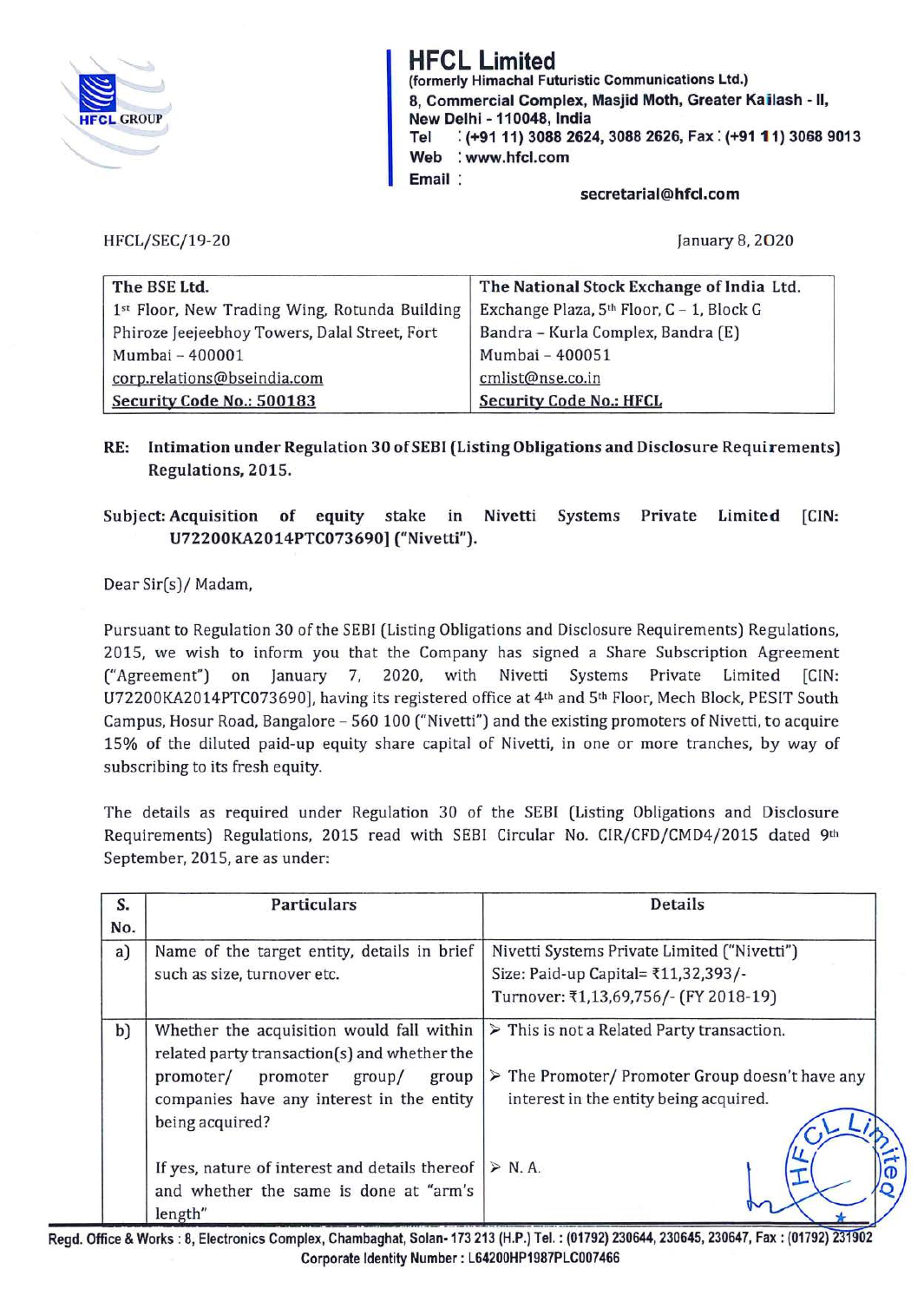

**HFCL Limited**<br>(formerly Himachal Futuristic Communications Ltd.) (formerly Himachal Futuristic Communications Ltd.)<br>8, Commercial Complex, Masjid Moth, Greater I<br>New Delhi - 110048, India **8, Commercial Complex, Masjid Moth, Greater Kailash** - II, **New Delhi** - **110048, India Tel** : **(+9111) 3088 2624, 3088 2626, Fax: (+9111) 3068 9013 Web** : **www.hfcl.com Email** 

## **secretarial@hfcl.com**

| c) | Industry to which the entity being acquired<br>belongs                                                                                                                                                           | Networking & Cyber Security.                                                                                                                                                                                                                                                                                                                                                                                                                     |  |  |  |
|----|------------------------------------------------------------------------------------------------------------------------------------------------------------------------------------------------------------------|--------------------------------------------------------------------------------------------------------------------------------------------------------------------------------------------------------------------------------------------------------------------------------------------------------------------------------------------------------------------------------------------------------------------------------------------------|--|--|--|
| d) | Objects and effects of acquisition<br>(including but not limited to, disclosure of<br>reasons for acquisition of target entity, if its<br>business is outside the main line of business<br>of the listed entity) | The Company is acquiring stake in Nivetti, keeping<br>in line with thrust on addition of next generation<br>products and solutions in its portfolio for telecom<br>network and cyber security system space.<br>acquisition would result in increasing<br>The<br>Company's offerings of best in class networking and<br>cyber security products & solutions resulting in<br>growth in its Telecom, IT, Cyber Security &<br>Surveillance business. |  |  |  |
| e) | Brief details of any governmental<br>or<br>regulatory approvals required for the<br>acquisition.                                                                                                                 | No approval required.                                                                                                                                                                                                                                                                                                                                                                                                                            |  |  |  |
| f) | Indicative time period for completion of the<br>acquisition                                                                                                                                                      | By October, 2020.                                                                                                                                                                                                                                                                                                                                                                                                                                |  |  |  |
| g) | Nature of consideration -<br>whether cash consideration or share swap<br>and details of the same;                                                                                                                | Cash Consideration.                                                                                                                                                                                                                                                                                                                                                                                                                              |  |  |  |
| h) | Cost of acquisition or the price at which the<br>shares are acquired;                                                                                                                                            | 15% of the diluted paid up equity capital of the<br>Nivetti would be acquired by way of subscribing to<br>fresh equity shares of Nivetti at a total cash<br>consideration of $\sim$ Rs.15.95 crores.                                                                                                                                                                                                                                             |  |  |  |
| i) | Percentage of shareholding<br>control<br>$\prime$<br>acquired and / or number of shares<br>acquired;                                                                                                             | 15% of the diluted paid up equity capital of the<br>Nivetti would be acquired by way of subscribing to<br>fresh equity shares of Nivetti at a total cash<br>consideration of ~Rs.15.95 crores.                                                                                                                                                                                                                                                   |  |  |  |
| j) | Brief background about the entity acquired<br>in terms of:<br>" line of business acquired:                                                                                                                       | Nivetti is a new age Indian networking and cyber<br>security company which is rethinking the way<br>network and cyber security systems are to be built<br>for trusted and secure communication in the era of<br>shared network infrastructure and disaggregation of<br>hardware and software.                                                                                                                                                    |  |  |  |
|    |                                                                                                                                                                                                                  | Nivetti's Network Operating System (NiOS), which is<br>India's first indigenous Network Operating System<br>delivers highly secure and scalable platform for<br>hyper scale software defined networks running on<br>custom hardware, White-box and Virtualized<br>environments.                                                                                                                                                                  |  |  |  |

Regd. Office & Works: 8, Electronics Complex, Chambaghat, Solan-173 213 (H.P.) Tel.: (01792) 230644, 230645, 230647, Fax: (01792) 231902 Corporate Identity Number: L64200HP1987PLC007466